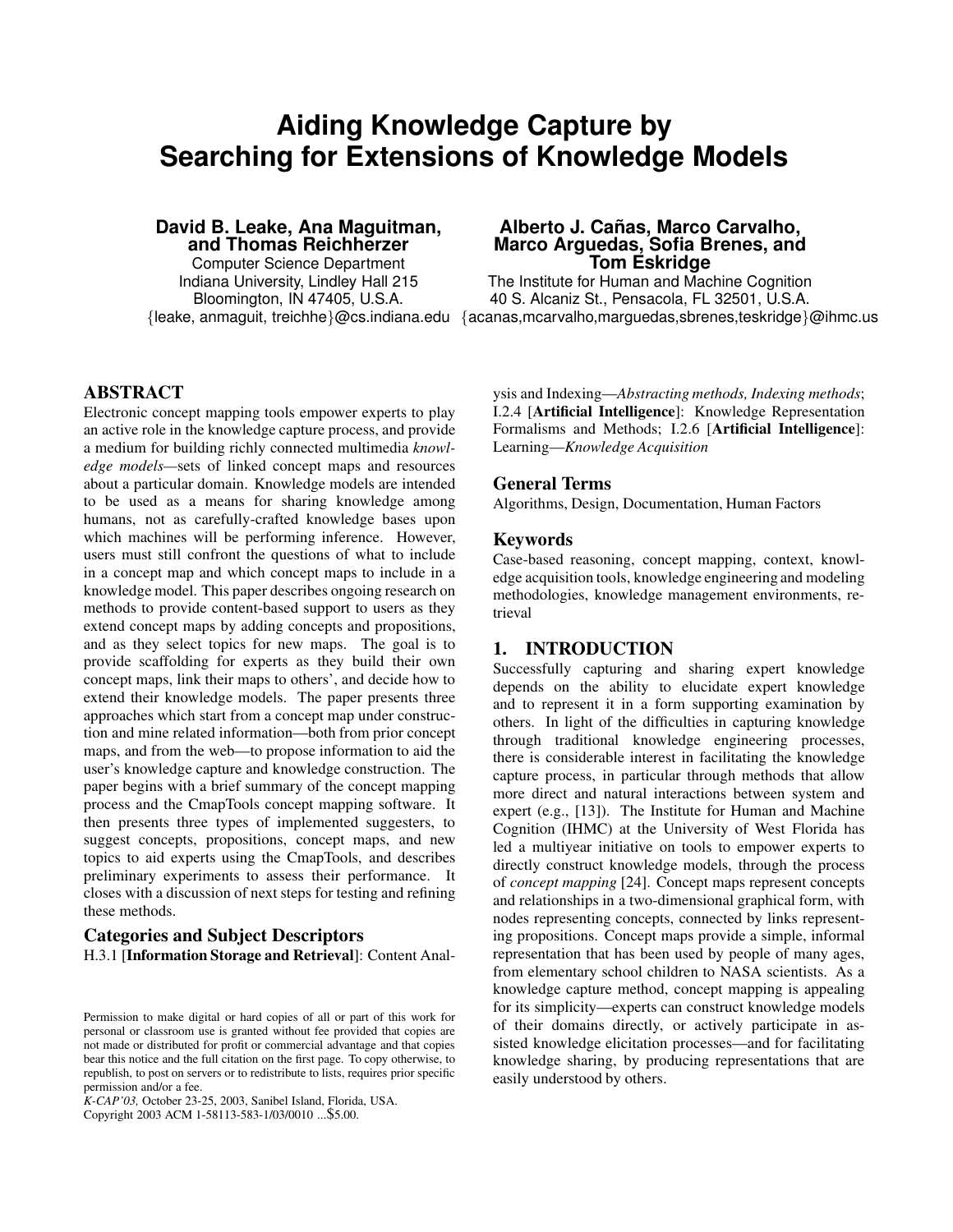To support capture and sharing of concept-map-based knowledge models, the IHMC has developed CmapTools, electronic concept mapping tools which support interactive concept map generation, linking of concepts with other concept maps and multimedia resources, and distributed concept map access. A recent effort addresses how to provide content-based support: to help experts to identify useful concepts, propositions, concept maps, and multimedia resources to include in a concept map under construction, and even which topics may be appropriate to include in a new concept map. The goal is to provide scaffolding for experts building their own concept maps, consulting and critiquing prior concept maps, linking their own concept maps to others', and deciding how to extend their knowledge models. This paper presents ongoing research on three approaches being investigated as part of that larger project.

Each of the three systems presented here takes as its starting point a concept map under construction, and proposes information to aid the user's knowledge capture and knowledge construction. Because the software does not enforce that every concept–link–concept form a coherent proposition, the quality of the constructed map taken as starting point depends on the map-builder. Although most users build wellstructured maps, in the worst case, a user may build models in which sequences of concepts and nodes simply form English sentences with arbitrary divisions among nodes and links. The algorithms we present degenerate for such maps, but give good performance for a wide range of concept maps tested in practice.

One of our systems is targeted towards using the propositions reflected by the maps, summaries of the maps' structure, and contextual information to guide searches through libraries of prior concept maps. Two others mine the web to suggest terms or topics that are different from, but related to, those in a current concept map. In so doing, they help both to capture expert knowledge and to suggest new candidate areas in which knowledge models should be developed.

The paper begins with a brief summary of the concept mapping process and the CmapTools. It then presents three types of implemented suggesters, to suggest concepts, propositions, concept maps, and new topics to aid experts as they extend partial knowledge models, and describes preliminary experiments to assess their performance. It closes with a discussion of next steps for testing and refining these methods.

# **2. CONCEPT MAPS AND THE IHMC CMAPTOOLS**

Concept maps, developed by Novak (1984), are tools for organizing, representing and sharing knowledge. Specifically, they are designed to tap into a person's cognitive structure and externalize concepts and propositions. A concept map is a two-dimensional graphical representation of a set of concepts connected by directed arcs encoding propositions in the form of simplified sentences, such that the interrelationships among them are evident (see Figure 1). The vertical axis tends to express a hierarchical framework for the concepts. More general, inclusive concepts tend to be found at the highest levels, with progressively more specific, less inclusive concepts arranged below them. These maps emphasize the most general concepts by linking them to supporting ideas with propositions. A *knowledge model* of a domain is typically arranged as a hierarchical structure of concept maps with maps containing more general concepts toward the top and more detailed maps lower in the hierarchy.

CmapTools, developed by the IHMC, is a suite of publiclyavailable software tools for knowledge acquisition, construction, and sharing (http://cmap.coginst.uwf.edu/). The software, used in over 150 countries, facilitates construction and sharing of knowledge models based on concept maps, and also enables the use of concept maps to serve as the browsing interface to a domain of knowledge. The tools facilitate the linking of a concept to other concept maps, pictures, images, audio/video clips, text documents, Web pages, etc., enabling users to navigate to relevant resources by browsing through concept maps.

Concept maps capture "informal" knowledge models: Although nodes and links can be seen as encoding propositions, they are not represented in a formal logic, and have no associated formal semantics. However, they provide a concise representation of information for human use, providing a representation between that of traditional representations—which are hard to capture and require intervention by knowledge engineers—and text—which may obscure the structure of a domain. Concept maps are used by people of all ages, from elementary school children to NASA Scientists. More important, experts are able to construct knowledge models of their domain without the need for a knowledge engineer's intervention, or to actively participate in the knowledge elicitation if a knowledge engineer leads the process.

The CmapTools client provides a simple point-and-click interface to build new concept maps. Users can construct new concepts by double-clicking into a concept map window and entering the name of the concept into the appearing text field. They can then link two concepts by clicking on the arrow button of a selected concept and dragging the displayed arrow to a target concept or the background of the concept map for creating a link to a new concept. When the link has been constructed, users can specify the label of the link. Users can link concept maps and other multi-media resources to concepts using menu options or a drag-and-drop interface.

The CmapTools and the accompanying knowledge elicitation methodology have been used successfully for capturing, representing and sharing expertise in a variety of domains. Applications include a nuclear cardiology expert system [14]; a prototype system to provide performance support and just-in-time training to fleet Naval electronics technicians [7]; a knowledge preservation model on launch ve-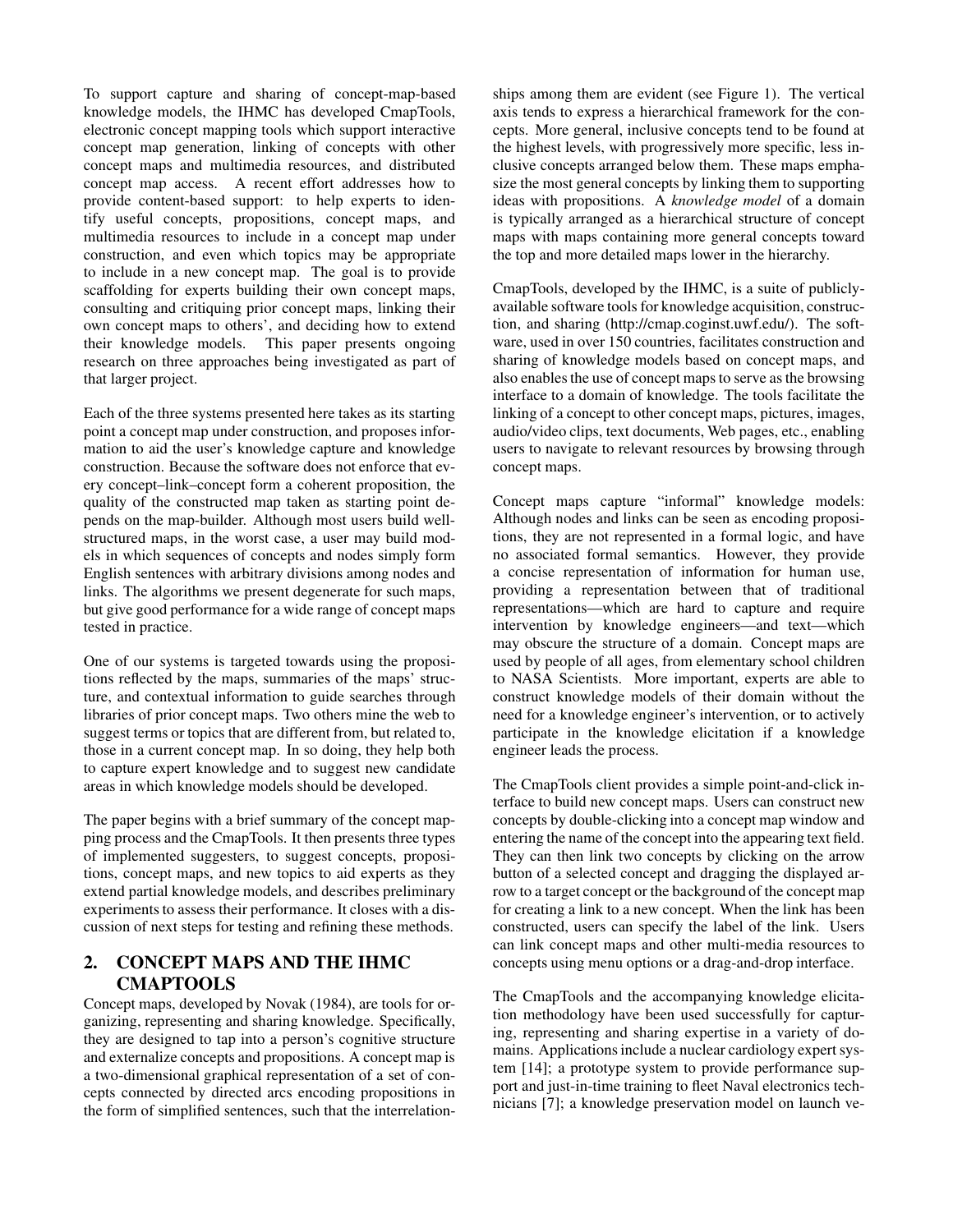

**Figure 1: Portion of a Knowledge Model with Associated Suggestions.**

hicle systems integration at NASA, a large-scale knowledge modeling effort to demonstrate the feasibility of eliciting and representing local meteorological knowledge undertaken at the Naval Training Meteorology and Oceanographic Facility at Pensacola Naval Air Station [17], and a large multimedia knowledge model on Mars (http://www.cmex.arc.nasa.gov), constructed entirely by a NASA scientist, without the participation of knowledge engineers.

#### **3. AIDING MODEL EXTENSION**

An initiative is now under way to develop methods to aid the user during concept map construction. These aids are designed in response to observations of snags which may arise during concept mapping. During concept mapping, users often stop and wonder what other concepts they should add to the concept map they are working on, frequently spending time looking for the right word to use in a concept or linking phrase; they search for other concept maps that may be relevant to the one they are constructing, and they search through the Web looking for additional material that could help them enhance their maps. The following sections describe three methods developed to address these issues.

# **3.1 Suggester for Concepts**

The goal of the *concept suggester*, developed at the Institute for Human and Machine Cognition, is to facilitate concept map construction by proactively searching and suggesting new concepts to the user [6]. In contrast to the *proposition and resource suggester*, discussed in the next section, the concept suggester proposes collections of terms, each of them representing a concept that is novel (i.e., not contained in the current map) but potentially relevant. This can (1) help the user to remember familiar concepts that might otherwise be forgotten, and (2) give the user the opportunity to further explore and understand new and potentially relevant concepts.

The search for relevant concepts is a two-step process. The system first searches the Web for documents related to the current map [9], to cache a collection of documents that can then be mined, in the next step, for the concepts to be suggested. The state of the map under construction is continuously monitored for significant changes that could trigger a new search for concepts to be added to the cache (Figure 2 shows the process). Significant changes in the map are defined as any modifications of the root, the hubs, or the authority nodes [8]. Such modifications may affect the relevance of cached documents to the current context, thus requiring the system to launch a new search.

A search process starts with a request for concept suggestions sent from the CmapTools client to a search server. All the processing occurs at the server side, avoiding any additional processing load on the client or client use of addi-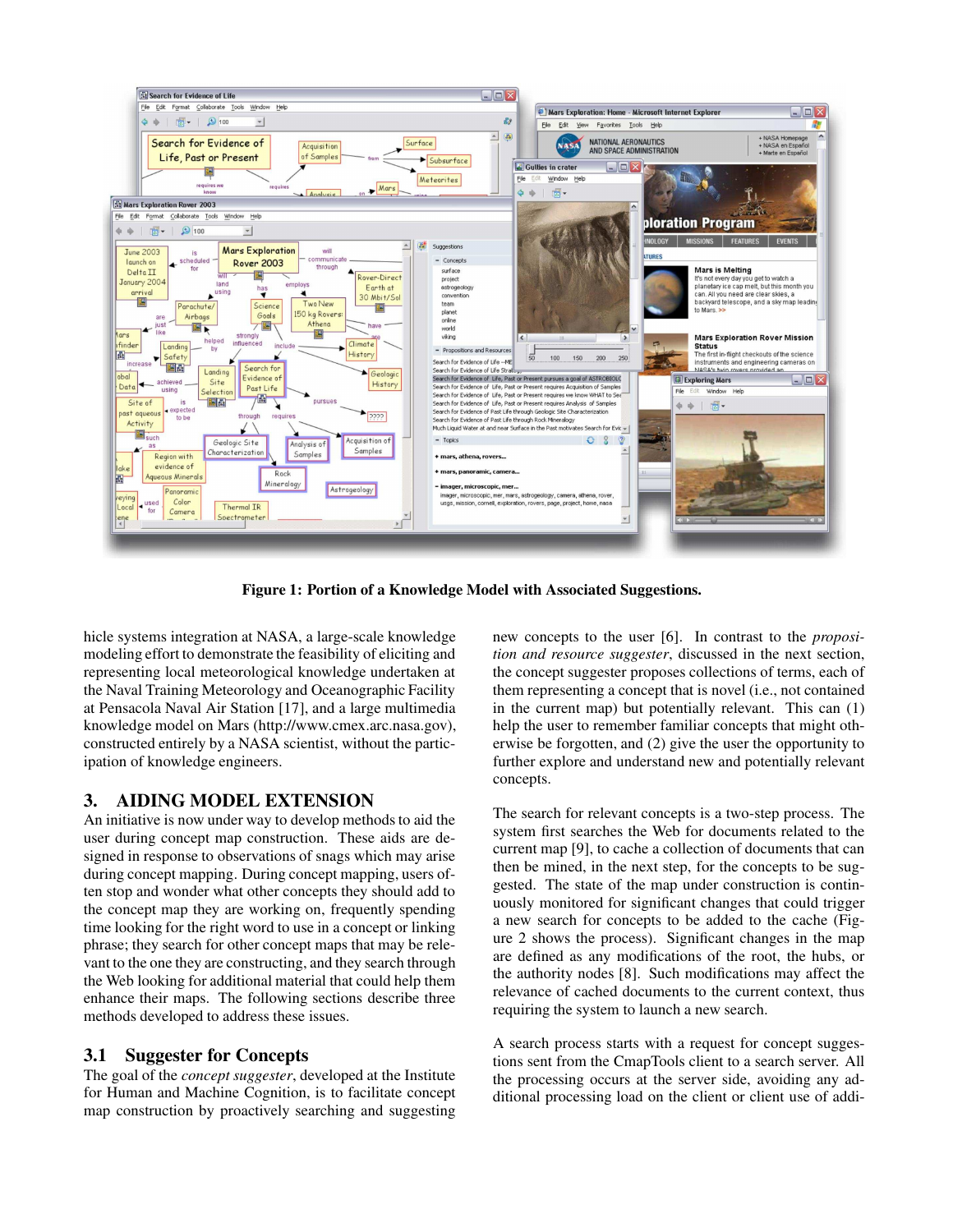

**Figure 2: The process for searching new concepts.**

tional network bandwidth. At the server side, the map is converted into a text query for a meta-search engine/crawler to retrieve additional documents that will be added to the database, and the database is searched for documents that are relevant to the context of the map. For performance reasons, this search process takes place in parallel, allowing for a timely response to the search request while still supporting database updates for future requests.

The subset of relevant documents retrieved from the database is then searched for potential concept suggestions. Our current approach to extracting relevant concepts starts by searching the documents for concepts that are already in the map. Each time a concept is found in a document, all the neighboring words are saved in a temporary table as potential suggestions. Neighboring words are defined as the non-stop words in the document within a fixed distance threshold (currently 3 words) of the concept term. After searching for all the map's concepts in all the documents we have a large collection of terms that are, at some level, neighbors of the map's concepts in the text. A frequency analysis is then applied to rank these terms and determine the subset for the suggester to display.

Preliminary experiments [6] with the concept suggester show promising results. Working with a trace of human concept map construction, the experiments measured the number of suggestions that would have been used at some point by 7 subjects building maps about electricity. This was done by analyzing the history of the map and comparing the concepts introduced in certain stages of the map construction with the concepts suggested in previous stages. The results have shown conservative matching rates around 49%, for a suggester presenting 15 suggestions at a time.

# **3.2 Suggester for Propositions, Concept Maps, and Multimedia Resources**

Previously-built knowledge models, shared from other users, may help suggest propositions to consider and concept maps to consult while constructing a new concept map. To provide suggestions from prior knowledge models, the proposition suggester, developed at Indiana University, applies techniques inspired by case-based reasoning [19, 20].

#### *3.2.1 Concept Maps as Cases*

The concept maps of various users are considered as case-bases of their concept-mapping activity, with each concept map considered to be a separate case. When a new user wants to "extend" a concept—add a new connected concept—the system views prior concept maps including the original concept as examples of how that concept was extended in the past.

In the current implementation, case libraries are compiled periodically from concept maps on the CmapTools servers and clients, generating case representations from raw concept maps and indexing new concept map cases. Each case stores information about a map's content, its structure, and links to other concept maps and resources that are attached to its nodes. This information is necessary to generate suggestions in the form of propositions, concepts, and relevant multi-media resources that may be helpful in extending and annotating new concept maps.

#### *3.2.2 Building an Index from Concept Maps*

Central to any case-based approach are techniques for indexing—characterizing when cases are likely to be useful in the future. Our system guides retrieval based on a category index computed from the concept map library. The index organizes concept maps into a hierarchical structure of categories, each containing a set of concept maps involving correlated concepts. More tightly coupled clusters of concept maps appear towards the bottom of the hierarchical structure, and more loosely coupled clusters towards the top. For each category, the index maintains references to the original concept maps and a cluster representative, generated from concept maps in the category to serve as a prototype. The cluster representative is used to determine if a new concept map is related to the maps in a category.

The algorithm for compiling concept maps into a hierarchical, tree-like structure uses an agglomerative approach, starting from a set of initial clusters referring to a single concept map each. It then repeatedly merges the clusters whose cluster representatives are closest to each other (by the criterion described below), making each merged cluster the parent of the clusters that were merged. This is continued until all clusters have been merged or the similarities measured between the cluster representatives fall below a pre-set threshold, suggesting that the concept maps from different clusters have little in common and should remain distinct.

During the merging process, the algorithm prunes the tree so that only groups of maps above a minimum size form the nodes of the tree. This affects the depth and the width of the category index's hierarchical structure, ultimately reducing the storage requirements, as well as reducing the number of comparisons needed during retrieval to find the category of a new concept map. The end result is a tree with nodes as categories. The leaf nodes in the tree form a partition of the concept map library.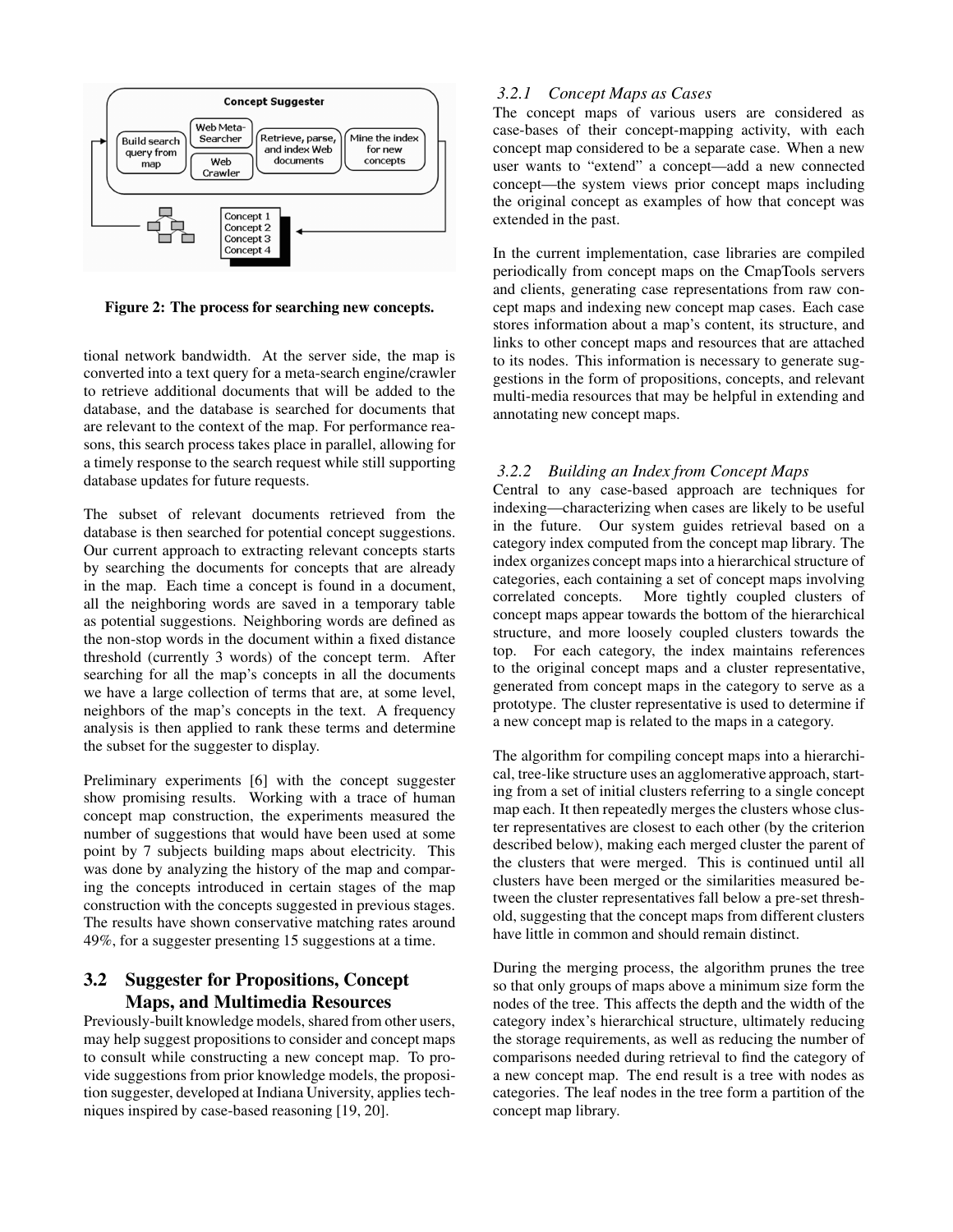**Determining concept map similarity using a vector-space model:** Concept map similarity is computed from a vector representation of the concept maps. This representation is similar to the popular term-frequency vector with inversedocument frequency adjustment (TF-IDF), but takes advantage of the structure of concept maps to adjust term weights, based on structural and topological clues to concept importance. In concept maps, more general concepts are typically found at the top of the map while more inclusive concepts are located at the bottom. The system adjusts weights accordingly, assigning higher weights to keywords from top concepts and lower weights to keywords from concepts located at the bottom of a map. In addition, the system considers the number of outgoing and incoming links to a concept node, strengthening the weightings of keywords in nodes for concepts with many connections to other concepts in the map. In our current approach, the link labels in concept maps are ignored, but using their information is a topic for future research.

The similarity metric is defined as follows. For each concept map  $C_i$  of a library of maps  $\mathcal{L}$ , let  $freq_{ijk}$  be the raw frequency of keyword  $i$  in the label of concept  $k$  of concept map  $C_i$ . Assume concept k has n outgoing links and m incoming links and is  $d$  steps distant from the top node of the map. The system computes the weight of keyword  $i$  of concept  $k$ in map  $C_j$  as

$$
w_{ijk} = freq_{ijk} \cdot (\alpha n + \beta m) \cdot (1/(d+1))^{1/\delta}.
$$

Propositions in the map are encoded as concept-link-concept triples, where the link is outgoing from the first concept, and incoming to the second. The parameters  $\alpha$  and  $\beta$  are used to weight keywords differently according to their concept's position in the triple. The parameter  $\delta$  adjusts the decay of weighting as keywords appear lower in a concept map. The decay is slower for  $\delta > 1$  and faster when  $0 < \delta < 1$ .

The total weight of keyword i in  $C_i$  is the sum of all weights  $w_{ijk}$  for all concepts k in map  $C_j$ . This weight is normalized using the largest keyword weight in concept map  $C_j$  and adjusted using the inverse document frequency (a concept map is considered to be a single document) for keyword  $i$ .

Similarity between the vectors for two concept maps is calculated by the cosine measure. This has a desirable property for centroid-based clustering: When using centroids as the cluster representatives, the inner product of a document with the centroid is the average similarity between the document and all documents in the cluster [18]. The clustering algorithm determines the similarity matrix between the cluster centroids, selects the two clusters with most similar representatives as the clusters to merge, and computes the cluster representative of the new cluster as the average weighted sum of the two most similar centroids from the similarity matrix. The clustering process produces a hierarchical categorization indexing all concept maps in the concept map library.

We have tested this approach on sample sets of concept maps. We envision that, for an application of this approach in CmapTools, indices and case libraries would be compiled periodically by the individual concept map servers and then uploaded to a designated index server. This server would be responsible for merging the different indices into a combined index and responding to queries from clients for relevant suggestions. The combined index could include several disjunct category hierarchies if the individual hierarchies are dissimilar.

#### *3.2.3 Generating and rating suggestions*

Users can actively initiate search for new concepts or multimedia resources by selecting the concepts for which extensions are sought, or can rely on the system to monitor concepts being added to the concept map and proactively suggest propositions or annotations.

**Retrieving relevant suggestions:** Whether in user-driven or proactive mode, the suggester converts the map in progress to a term vector as described above and extracts keywords from the concepts selected by the user or the suggester. The keywords of the selected concepts and the vector representation form a query, processed locally by the client and remotely by a designated index server. While the keywords are used to look up specific suggestions in a case, the term vector serves as a context in the search for suggestions. The vector is used to perform a binary search for the best-fitting category starting from the top of the relevant hierarchies in the combined index and going towards the bottom.

**Adjusting search specificity:** By adjusting a slider, users can control how far the retrieval algorithm descends in the hierarchy tree to search for related concept maps. The further it descends, the fewer maps it finds, but those found are more closely related to the map in progress. This allows users to control how broad or narrow a search should be performed. Once a set of related maps has been identified, they are examined to find suggestions for concepts to extend the current map and to suggest resources linked to relevant nodes in the retrieved map.

**Ranking retrieved cases:** For ranking suggestions extracted from a concept map library, we have implemented a keyword correlation metric, based on the distances between concepts within a concept map. The inter-keyword distance is the number of links between the concepts from which the keywords are extracted, with distance zero for keywords appearing in the same concept and infinite distance for keywords from concepts that are not connected. To increase efficiency for ranking, the algorithm that compiles the category index also pre-computes and stores the distance-based keyword correlations for the lower categories in the treestructured hierarchy (in order to reduce disk and memory space requirements for storing the keyword correlations, we pre-compute the correlation matrix only for the smaller categories that appear in the lower level of the hierarchy). Formally, for each pair of keywords  $(i, j)$  of a concept map C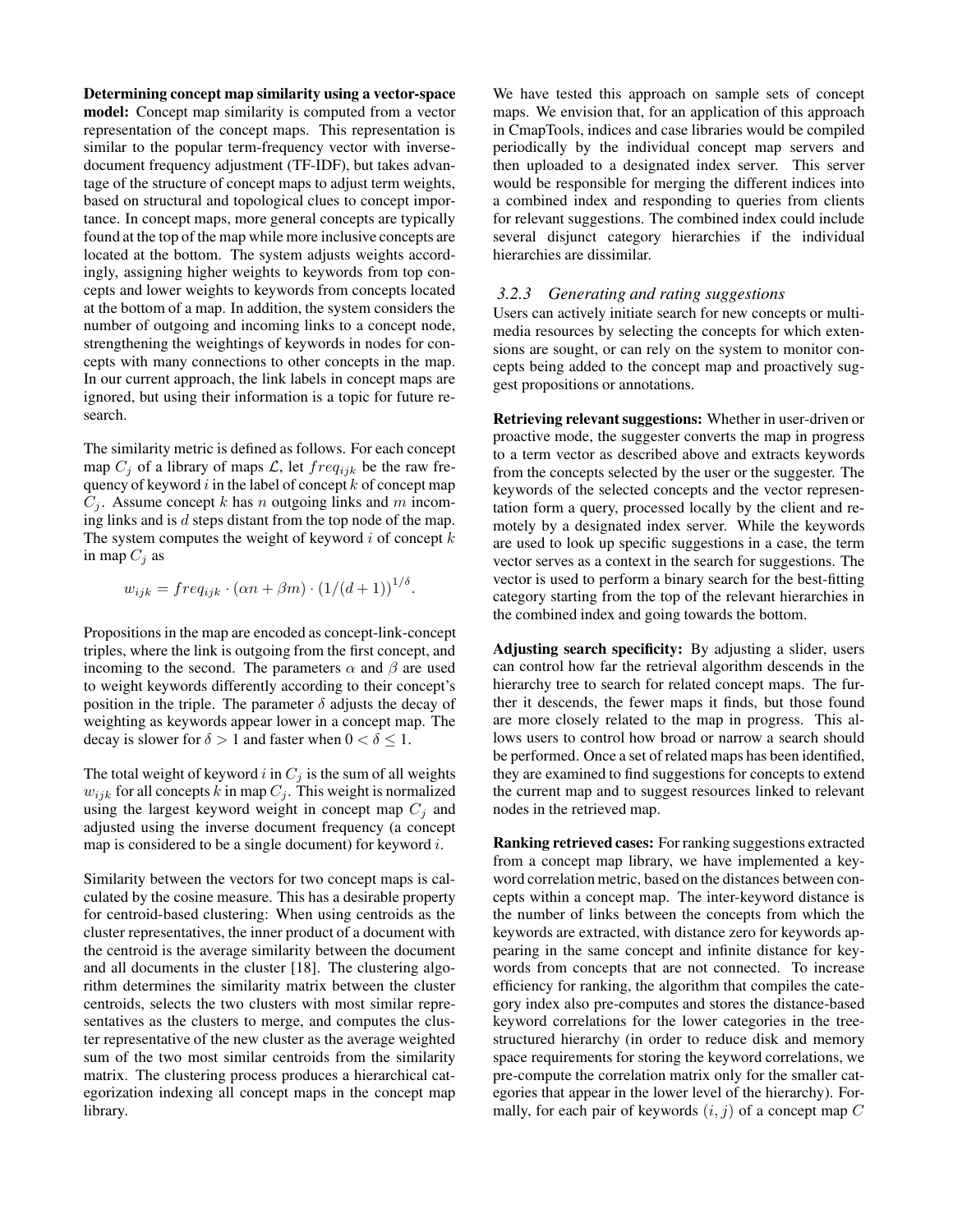in a category  $\chi$  we compute  $D_C(i, j)$  as 1 plus the minimum number of links between concepts containing  $i$  and  $j$ . The distance-based correlation between  $i$  and  $j$  is determined by

$$
M_{\chi}(i,j) = \frac{2}{|\Theta_i| + |\Theta_j|} \times \sum_{C \in (\Theta_i \cap \Theta_j)} \frac{1}{D_C(i,j)}
$$

where  $\Theta_i$  and  $\Theta_j$  are the set of maps in  $\chi$  containing keywords  $i$  and  $j$  respectively. The final values of the computed correlations range between 0 and 1 with 0 indicating no correlation and 1 indicating maximum correlation.

When the suggestions have been generated, we use pairs of keywords  $(i, j)$  where i is extracted from the potential suggestions and  $j$  is extracted from the selected concepts of the map in progress to compute a rank. The rank of a suggestion is determined by the subset of pairs resulting in the highest correlation value. Among all the potential suggestions we display only the  $n$  most relevant suggestions sorted by their rank. The value of  $n$  can be changed by the user.

#### *3.2.4 Initial evaluation of indexing performance*

The algorithms for generating category indices and compiling case libraries have been implemented, and we are evaluating the quality of retrieval of suggestions. Our initial experiment focused on the performance of the indexing and retrieval algorithms. Several tests were conducted on two data sets. The first set contained three knowledge models on overlapping topics, respectively comprising 93 concept maps from the Mars 2001 library, 9 concept maps on the NASA Centaur Rocket System, and 14 maps on a meteorology project. The former two knowledge models were created by experts from NASA. The second data set contained two knowledge models, but on dissimilar topics, with 14 maps on AI topics and 17 concept maps on water and glaciers. The experiment was designed to determine whether (1) similar projects would be merged into a single hierarchy of categories while dissimilar projects be kept separate and (2) indexed maps would be located in the assigned category. Table 1 summarizes the results from the experiment. For both data sets, we tested different parameter settings for the initial size of a leaf node in the clustering algorithm, resulting in different clustering structures. The second column of the table shows the resulting number of leaf nodes (i.e., partitions) of the concept map library. The third column shows the percentage of maps that couldn't be located after the maps had been indexed and assigned to categories. Regardless of the different parameter settings for clustering, the algorithm computed a single category hierarchy for the first data set, and two separate hierarchies for the second. Thus the algorithm correctly determined that the models of the first set share common concepts, while the models of the second set have nothing or little in common.

For the maps of the first set that could not be located in the index, resulting in an erroneous classification, we determined that the maps still correlate with the maps in the incorrectly selected category. The correlation value ranged

|          | <b>Tests</b> | # Partitions | <b>Error Rate</b> |
|----------|--------------|--------------|-------------------|
| First    |              |              | $2.57\%$          |
| Data Set |              |              | $0.86\%$          |
|          |              |              | 1.72%             |
| Second   |              |              | $\mathcal{V}'$    |
| Data Set |              |              |                   |

**Table 1: Results from an automatic categorization.**

from 14 to 38% using the cosine measure and comparing a map with its best matching map in the category selected by the retrieval process (for the correct category, the correlation value is 100%). We also determined that the closest shared parent category in the hierarchy between incorrectly selected category and the correct category is–except for one case–at most one distant in the tree, meaning that the wrong category was selected in the final step of the lookup process. This is encouraging for the performance of the retrieval system, because this means that (in our tests) the original category would always be found if the user broadened the search to include a single additional level.

#### **3.3 Suggester for Relevant Topics**

Suggestions from previous concept maps are useful for elaborating new maps, but cannot help to extend the knowledge model beyond information that has already been captured in the concept map libraries. Another suggester, EXTENDER (EXtensive Topic Extender from New Data Exploring Relationships), developed at Indiana University, identifies and suggests novel topics that the expert may wish to include in the knowledge model.

The World Wide Web provides a rich source of information that may suggest useful topics; the key issue for the user is finding the right information. Commonly-available access methods fall into two main classes. The first class relies on web search engines (e.g., Google), and requires the user to explicitly specify information needs in the form of a query. A second approach uses directory services (such as the dmoz open directory project), requiring the user to manually traverse a hierarchy of topics. Both approaches have disadvantages. Methods based on querying web search engines usually result in large amounts of unclassified information, with filtering and classification left to the user. Methods that rely on the user navigating directories of topics access only a small subset of the relevant information, due to the slow and painstaking work currently required for the manual classifications on which web directories depend. Finally, a major disadvantage of both approaches is that they require users to take the initiative to search, and to know what they seek. Our goal in topic suggestion is to automatically identify topics of potential interest, that the user may not have thought of thus proactively providing support by anticipating the user's needs.

Our basic approach is to use information automatically extracted from the current map to guide mining the web for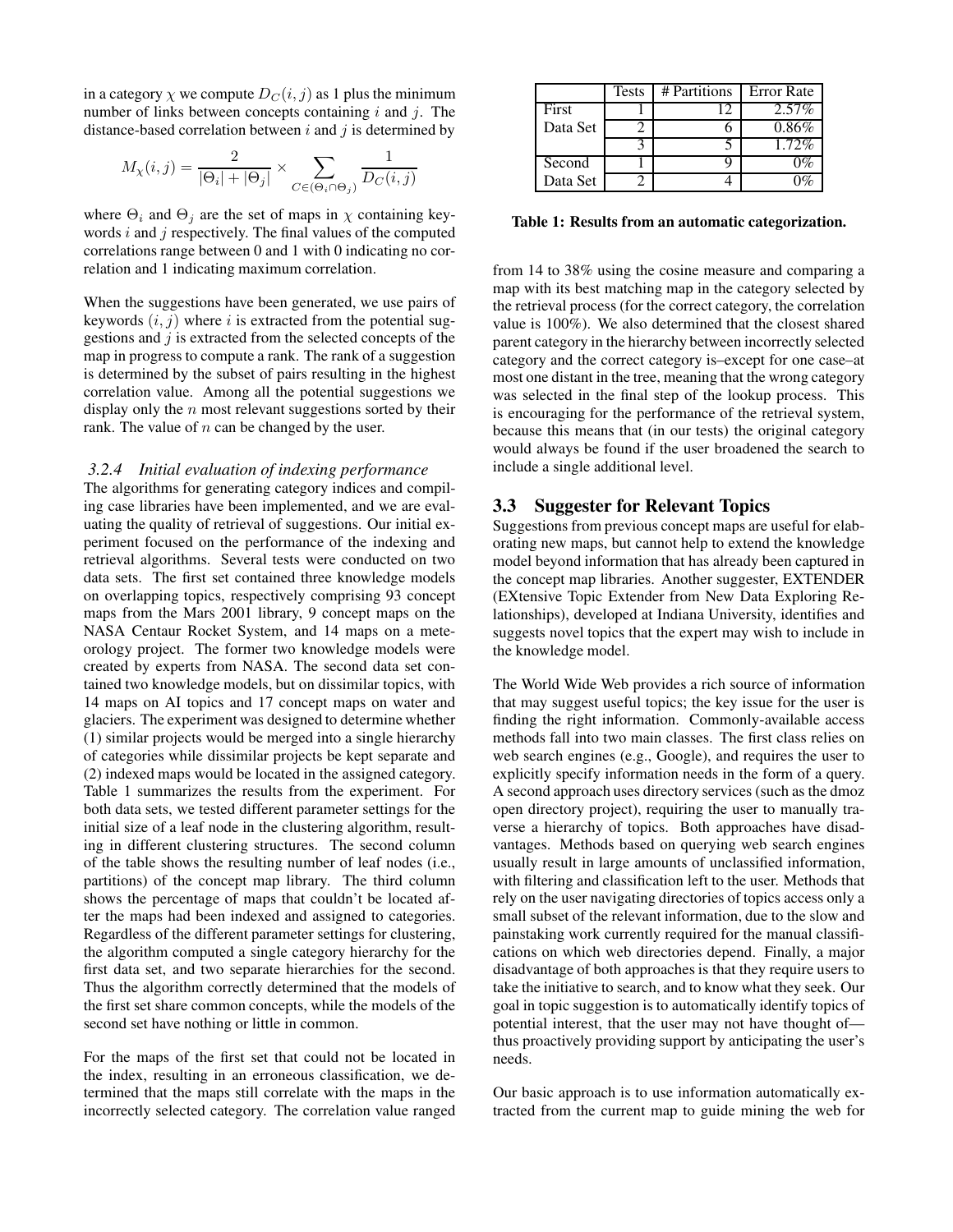relevant information. EXTENDER addresses the challenges of proactively and unobtrusively providing the knowledge modeler with a set of novel but relevant topics. As opposed to manually constructed topics selected in light of a particular theme, the topics generated by EXTENDER result from automatic processes involving web mining and clustering. Hence, we refer to them as *artificial topics*.

#### *3.3.1 The Nature of EXTENDER's Artificial Topics*

Topics are commonly defined as pieces of data that have been grouped together as a result of having a common theme. Documents and terms have dual roles in describing topics, and while it is normal to describe topics as collections of related documents here we will treat topics as cohesive sets of terms. Topics are first presented to the user as suggestions consisting of a small collection of terms. These suggestions enclose, for each topic, a ranked list of constituent web pages together with their descriptions and URLs.

EXTENDER's artificial topics are produced by an iterative process which takes a knowledge model as input and mines the web to find topics related to the initial model. At each step, the information found is clustered and incrementally used to guide further search, resulting in a sequence of generations of artificial topics. Our current implementation of EXTENDER utilizes a document centered clustering technique to construct new generations of topics (i.e., sets of similar web pages are grouped to form coherent topics), but each topic is also specified by a set of weighted terms. The terms that characterize an artificial topic are a combination of new terms originating from recent web search results, and preexisting terms carried along in the sequence of generations of topics, starting from the initial model. EXTENDER attempts to diversify terms during initial generations and to focus at the end, after processing several sequences of generations of topics. The exploration and exploitation of new-found topics is controlled by using a diversity factor to adjust the weights of novel terms, and a focus factor to regulate the preservation of existing terms inherited from earlier generations of topics.

#### *3.3.2 Issues and Methods*

EXTENDER's algorithm exploits the structure and content of an "in-progress" concept map for automatic query formation. As pointed out previously, concept maps posses the desirable property of having a rich structure. Automatic techniques that analyze the map structure [8, 21] are used to rate concepts from the starting set of maps. These concepts are used to incrementally search for new topics with the purpose of extending the knowledge model under construction. Irrelevant information is filtered by contrasting the search results with the search context. The search context is initially defined using the knowledge model under construction, and is then progressively updated as the focus shifts through a connected series of topics. Cohesive topics are generated by clustering the results returned by the web mining process. The diversity/focus factor is adjusted to favor exploration during initial stages and exploitation at the end of the process.

For concept map extension, EXTENDER addresses the problems associated to directly querying search engines or manually navigating directory services. EXTENDER operates proactively and unobtrusively, and profits from the search context to filter irrelevant data and return mostly related information. Although it can sometimes benefit from information available in directory services, it does not depend on the pre-existence of related topics in the directories. It can dynamically generate, in real time, a specialized taxonomy of artificial topics. In the following we outline the algorithm used to generate this taxonomy.

#### *3.3.3 EXTENDER Algorithm*

EXTENDER takes as input a concept map or small collection of concept maps about a certain domain, and generates artificial topics as follows:

- Step 1: Apply topological analysis to transform concept maps into a term vector and generate initial corpus.
- Step 2: Combine weighted terms to produce the first generation of artificial topics.
- Step 3: Repeat steps 4–10 until the final generation of topics.
- Step 4: Use diversity/focus factor to define a similarity threshold (higher diversity corresponds to a lower similarity threshold).
- Step 5: Use artificial topics to define a context for search.
- Step 6: Use artificial topics to generate queries for a web search engine.
- Step 7: Use the search context and similarity threshold to filter irrelevant results.
- Step 8: Identify the most relevant novel keywords and update the corpus.
- Step 9: Use the diversity/focus factor to integrate returned results with prior information and complete the termweb page matrix (the integration multiplies the weight of novel keywords (prior keywords) by the diversity factor (focus factor).
- Step 10: Apply term clustering to the term-web page matrix to obtain new generation of artificial topics.
- Step 11: Return the final generation of artificial topics.

Because one of the goals of this system is to generate topics in a reasonable amount of time, only the information that is readily accessible as the result of a web search is used when generating terms to describe topics. Rather than processing the complete content of web pages, EXTENDER processes the "snippet" returned by Google, a text excerpt from the page summarizing the context in which the search terms occur. The system generates a set of weighted keywords from the snippet, URL domain, title, and, when available, the open directory project category name of the search results.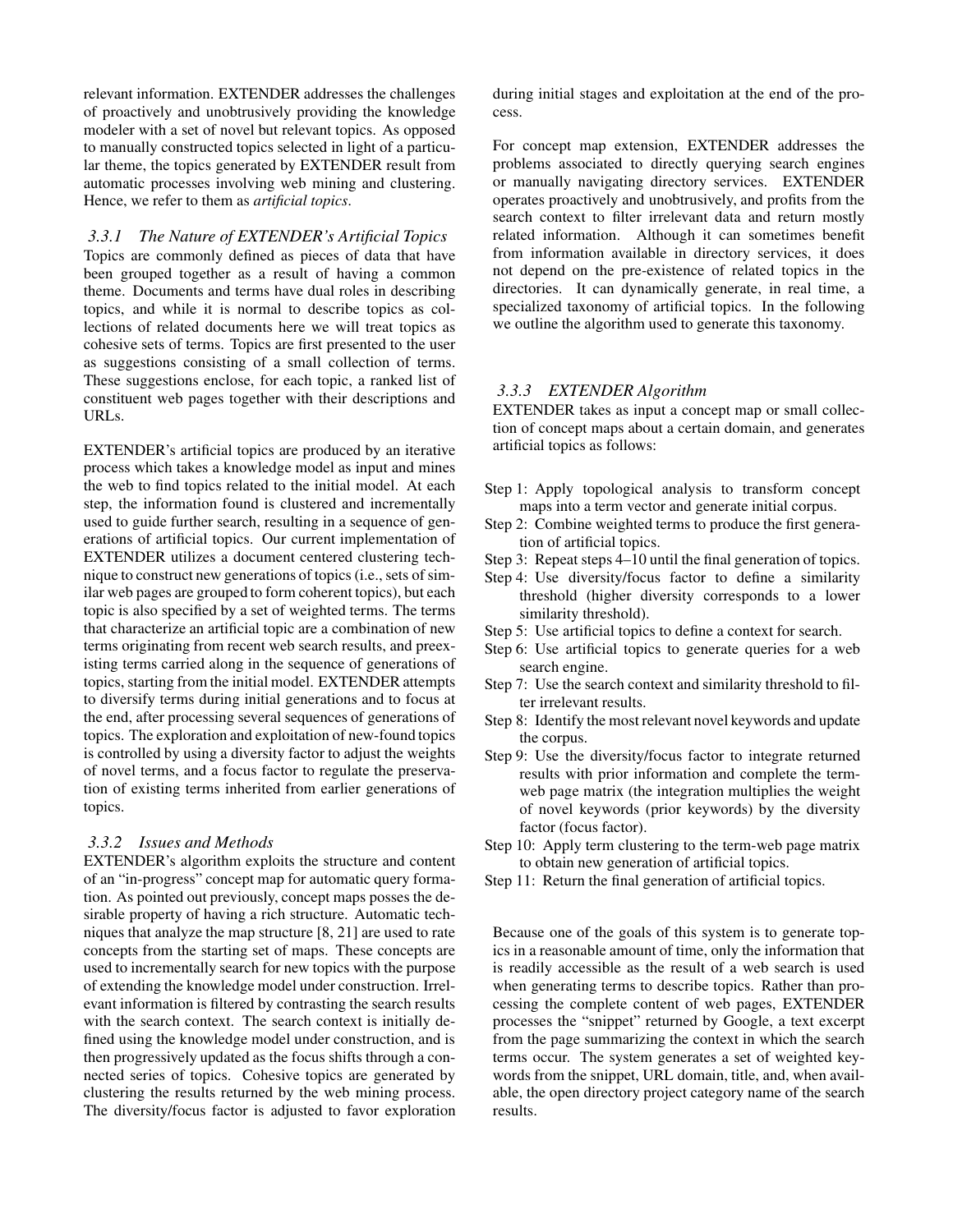## *3.3.4 Evaluation*

The usefulness of EXTENDER's suggestions is difficult to assess in a controlled way, because the cohesiveness and usefulness of topic suggestions is highly subjective. In order to perform an objective test of whether the system was able to generate artificial topics with content similar to hand crafted ones, we performed an automatic evaluation of the system using the Mars 2001 knowledge model. The top-level concept map from the knowledge model (chosen as the most basic) was used by EXTENDER as the starting point (representing the map under construction) and EXTENDER was used to produce a collection of artificial topics, without access to any of the other maps in the knowledge model. We then determined the overlap between EXTENDER's topics and those that an expert had actually chosen to include in the knowledge model. This was measured by two rate functions. Given a set *T* of terms in a topic and a set *C* of terms in a target expert concept map,  $Rate_1$  measures the proportion of terms in an artificial topic that are actually part of a target concept map, by:

$$
Rate_1(T, C) = \frac{|T \cap C|}{|T|}.
$$

 $Rate_2$  represents the proportion of novel terms (terms not in the starting map) in an artificial topic that are also part of a target concept map. Consider the set  $O$ , containing the terms of the originating concept map. If  $T \subset O$ , then no novel terms were generated and  $Rate_2$  returns 0. Otherwise,

$$
Rate_2(T, C, O) = \frac{|(T \cap C) - O|}{|T - O|}
$$

.

While  $Rate<sub>1</sub>$  shows the degree to which an artificial topic resembles a given map,  $Rate_2$  shows the proportion of *novel* terms in an artificial topic that are also part of a target map, but are not in the starting model.

In our experiment, the originating concept map was the top map in the hierarchy in the Mars 2001 knowledge model. With three iterations, EXTENDER produced 19 artificial topics, each containing 20 terms. In table 2, we report the values of  $Rate_1$  and  $Rate_2$  for 10 randomly-selected concept maps of the Mars 2001 knowledge model. In the table, we only present six of the artificial topics, each characterized by its 5 terms ranked by the system as most relevant.

The observation that different topics are similar to different maps in the Mars 2001 knowledge model is encouraging: it suggests that, while EXTENDER preserved the general theme of the originating concept map, it truly created diverse topics. If a topic and some expert map (other than the originating map) are highly similar, then we have a good reason to believe that the topic is a valuable suggestion, because the information that is provided by the topic is new but highly relevant to a topic the expert chose to include. In many cases no concept map in the pre-existing expert knowledge model used for this evaluation is similar to some of the generated topics. This does not necessarily mean these artificial topics are not valuable—they may suggest useful extensions of the Mars 2001 knowledge model—but in the context of our evaluation, the usefulness of these topics remains indeterminate.

## **3.4 Integrated Suggestion Presentation**

To integrate suggestions from the three suggesters and present them in a convenient form, we have designed a panel for CmapTools that collects suggestions from each suggester. The panel is attached to the side of a concept map and becomes visible only when the user decides to open it; otherwise, an unobtrusive signal lets users know when suggestions have arrived if the panel is closed. Figure 1 depicts a partial knowledge model and the side panel with associated suggestions. Controls allow users to enable or disable particular suggesters, to request an update on the presented suggestions, and to request additional suggestions of a given type.

## **4. DISCUSSION AND FUTURE WORK**

Initial tests and evaluations of all three suggesters are encouraging. We intend to both make them available for trials by a larger user base, and to perform controlled human-subjects experiments to assess their usefulness. We also see refinements to the methods themselves. Currently, our three suggesters rely on exact term matching; we are now investigating the use of Wordnet or similar electronic lexical databases to enable the suggesters discover a wider range of relevant concepts, propositions and topics by using information on synonyms. In addition, this will allow EXTENDER to better filter non-novel information, and to make a more informed ranking of suggestions.

Parsing concept and proposition labels and assembling them, to generate suggestions in English sentences, has proven to be a non-trivial issue. Likewise, additional use of NLP techniques could improve the extraction of useful query information, and could also help in using information from link labels.

To directly aid concept map extension, we envision a dragand-drop interface to allow users to integrate suggestions directly from a concept map's suggestion panel into the map, with the system highlighting possible locations for the new concept.

## **5. RELATED WORK**

Several suggester systems have been developed to offer users context-sensitive assistance during task performance. For example, the Remembrance Agent [26] monitors what the user is reading or editing to retrieve related user documents; Watson [5] examines the user's current document to retrieve relevant online material. Other tools monitor user browsing activity to identify relevant web pages (e.g., [1, 2, 22, 23]). These systems are similar to ours in attempting to provide users with context-relevant information, but differ in not attempting to extract concepts, propositions, or topics as our suggesters do.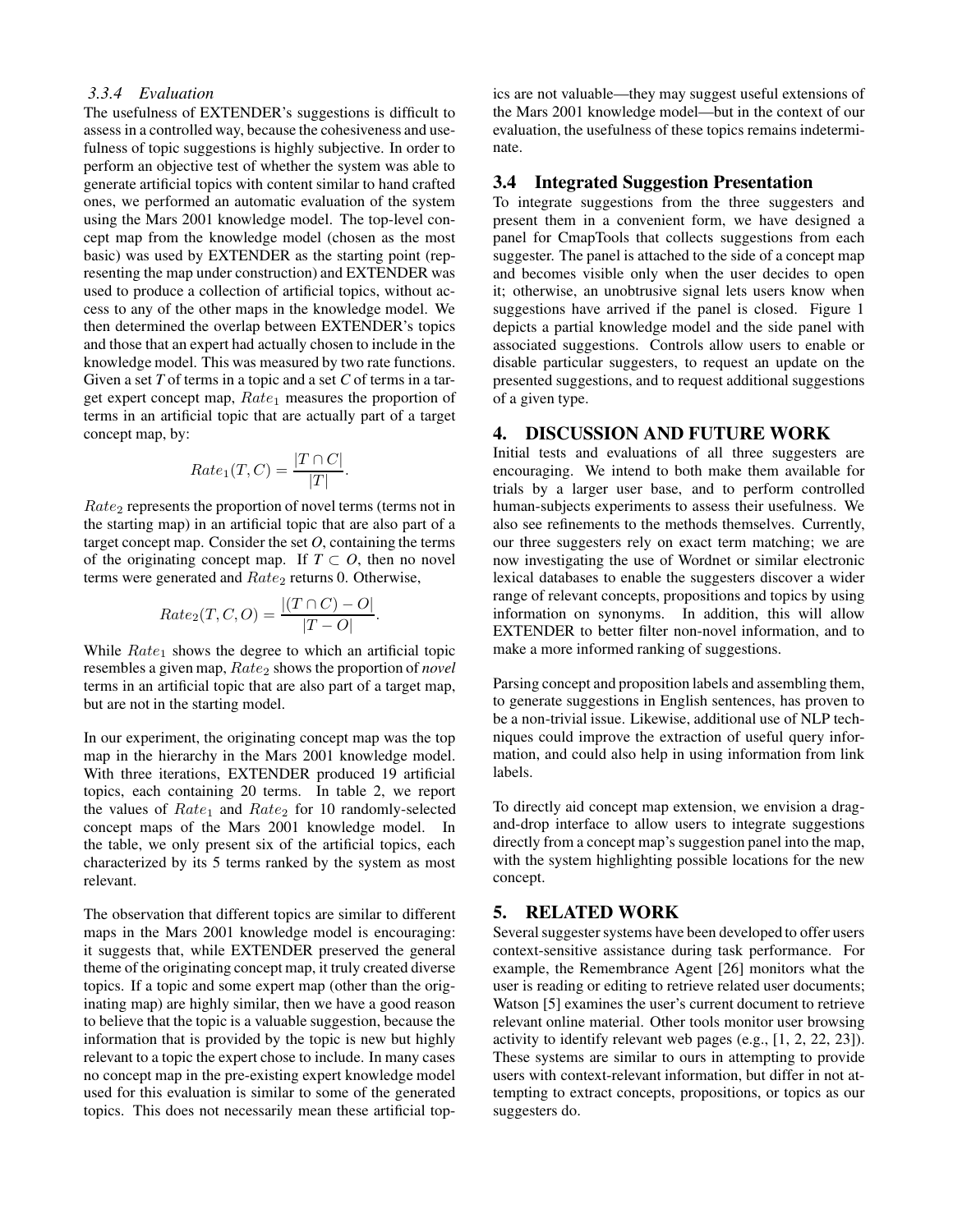|                            |                      | Topic 2:<br>Topic 1: |             | Topic 3: |             | <b>Topic 4:</b> |          | Topic 5: |          | Topic 6: |         |          |
|----------------------------|----------------------|----------------------|-------------|----------|-------------|-----------------|----------|----------|----------|----------|---------|----------|
| <b>Target Concept Maps</b> | technology           |                      | air         |          | entry       |                 | landing  |          | mars     |          | fluvial |          |
| and most relevant          | penetration          |                      | drv         |          | atmospheric |                 | sites    |          | lowell   |          | history |          |
| terms of six               | revolutionary        |                      | composition |          | system      |                 | specific |          | history  |          | erosion |          |
| <b>Artificial Topics</b>   | nitrogen<br>systems  |                      |             | esa      |             | nasa            |          | percival |          | activity |         |          |
|                            | protection<br>oxygen |                      | level       |          | mars        |                 | planet   |          | glaciers |          |         |          |
| Originating Concept Map    | 0.1                  | $\Omega$             | $\Omega$    | $\Omega$ | 0.25        | $\Omega$        | 0.4      | $\Omega$ | 0.15     | $\Omega$ | 0.3     | $\Omega$ |
| Climate History            | $\Omega$             | $\Omega$             | 0.15        | 0.15     | 0.15        | 0.2             | 0.05     | 0.08     | 0.1      | 0.05     | 0.7     | 0.72     |
| Deep Access                | 0.75                 | 0.72                 | 0.05        | 0.05     | 0.2         | 0.2             | 0.15     | 0.08     | 0.1      | 0.05     | 0.1     |          |
| Earth's Atmosphere         | 0                    | $\Omega$             | 0.5         | 0.5      | $\Omega$    | $\Omega$        | $\Omega$ | $\Omega$ | $\Omega$ | $\Omega$ | 0.1     | 0.07     |
| Geologic History           |                      | $\Omega$             |             | $\Omega$ | $\Omega$    | $\Omega$        | 0.05     | 0.08     | 0.1      | 0.05     | 0.3     | 0.28     |
| History of Water           |                      | $\Omega$             | $\Omega$    | $\Omega$ | 0.1         | 0.13            | $\Omega$ | $\Omega$ | 0.05     | 0        | 0.5     | 0.5      |
| Landers                    | 0.2                  | 0.16                 | 0.1         | 0.1      | 0.7         | 0.6             | 0.55     | 0.41     | 0.05     | $\Omega$ | 0.15    | 0.14     |
| Myth and Science Fiction   | 0.05                 | $\Omega$             | $\Omega$    | $\Omega$ | 0.05        | $\Omega$        | 0.1      | $\Omega$ | 0.7      | 0.7      | 0.05    | $\Omega$ |
| Pathfinder                 | 0.05                 | $\Omega$             | 0.05        | 0.05     | 0.25        | 0.2             | 0.15     | $\Omega$ | 0.1      | 0        | 0.05    | 0.07     |
| Rovers                     | 0.35                 | 0.27                 | $\Omega$    | 0        | 0.55        | 0.46            | 0.5      | 0.33     | 0.1      | 0        | 0.2     | 0.14     |

Topic-driven web exploration programs help maintain web portals on certain topics, by seeking and indexing information on the web (e.g., [10, 3]). The approach of these systems differs in that EXTENDER does not involve pre-crawling and indexing, and is not aimed at generating extensive topic information, but instead attempts to dynamically generate samples of topics that will serve as basic hints to the knowledge modeler.

Systems to facilitate topic exploration (e.g., [16, 28]) are similar to EXTENDER in the sense that they cluster search results into topically-coherent groups. However, these tools are based on a browsing interface with explicit user intervention. Another difference is that the ultimate goal of these systems is to generate more specific topics, while the goal of EXTENDER is to create diversity.

A number of systems provide interfaces for editing and browsing knowledge bases and ontologies (e.g., [27, 25, 12]). These use standardized languages and require the intervention of programmers or knowledge engineers. Systems in a similar spirit to our work, aiming to enable flexible knowledge acquisition without the mediation of knowledge engineers includes EXPECT [15, 4] and SHAKEN [11], which is based on a graphical interface and a library of reusable components. In contrast to the informal nature of concept map representations, however, SHAKEN aims to capture first-order logic descriptions of concepts.

# **6. CONCLUSION**

This paper has described an approach to supporting experts as they build their own knowledge models of a domain by concept mapping. It builds on electronic concept mapping tools, which provide the functionality to generate concept maps, link them to other maps, and perform distributed access. In order to aid experts at extending their knowledge models, we have developed three suggesters to aid in selecting the content to include in a map. These suggesters mine the web, or prior concept maps, to suggest concepts, propositions, resources, and even new topicsto include in the knowledge model. This provides scaffolding for the expert's knowledge capture process, as well as for the expert constructing new knowledge during the concept map construction process. By mining the web, they provide a tremendous resource for the knowledge modeling process. All three suggesters are now robust prototypes, and results are encouraging for their performance. We see these as steps towards a library of suggesters to aid this knowledge capture process.

# **7. ACKNOWLEDGMENTS**

This research is supported by NASA under awards No NCC 2-1216 and 2-1297. We thank the CmapTools development team for their many contributions to this project and the anonymous reviewers for helpful comments.

## **8. REFERENCES**

- [1] R. Armstrong, D. Freitag, T. Joachims, and T. Mitchell. Webwatcher: A learning apprentice for the world wide web. In *AAAI Spring Symposium on Information Gathering*, pages 6–12. AAAI Press. Menlo Park, CA, 1995.
- [2] T. Bauer and D. Leake. Using document access sequences to recommend customized information. *IEEE Intelligent Systems*, 17(6):27–33, 2002.
- [3] K. Bharat and M. R. Henzinger. Improved algorithms for topic distillation in a hyperlinked environment. In *International Conference on Research and Development in Information Retrieval (SIGIR '98)*, pages 104–111. ACM Press. New York, 1998.
- [4] J. Blythe, J. Kim, S. Ramachandran, and Y. Gil. An integrated environment for knowledge acquisition. In *International Conference on Intelligent User Interfaces (IUI '01)*, pages 13–20. AAAI Press. Menlo Park, CA, 2001.
- [5] J. Budzik, K. Hammond, and L. Birnbaum. Information access in context. *Knowledge based systems*, 14(1–2):37–53, 2001.
- [6] A. Cañas, M. Carvalho, and M. Arguedas. Mining the web to suggest concepts during concept mapping: